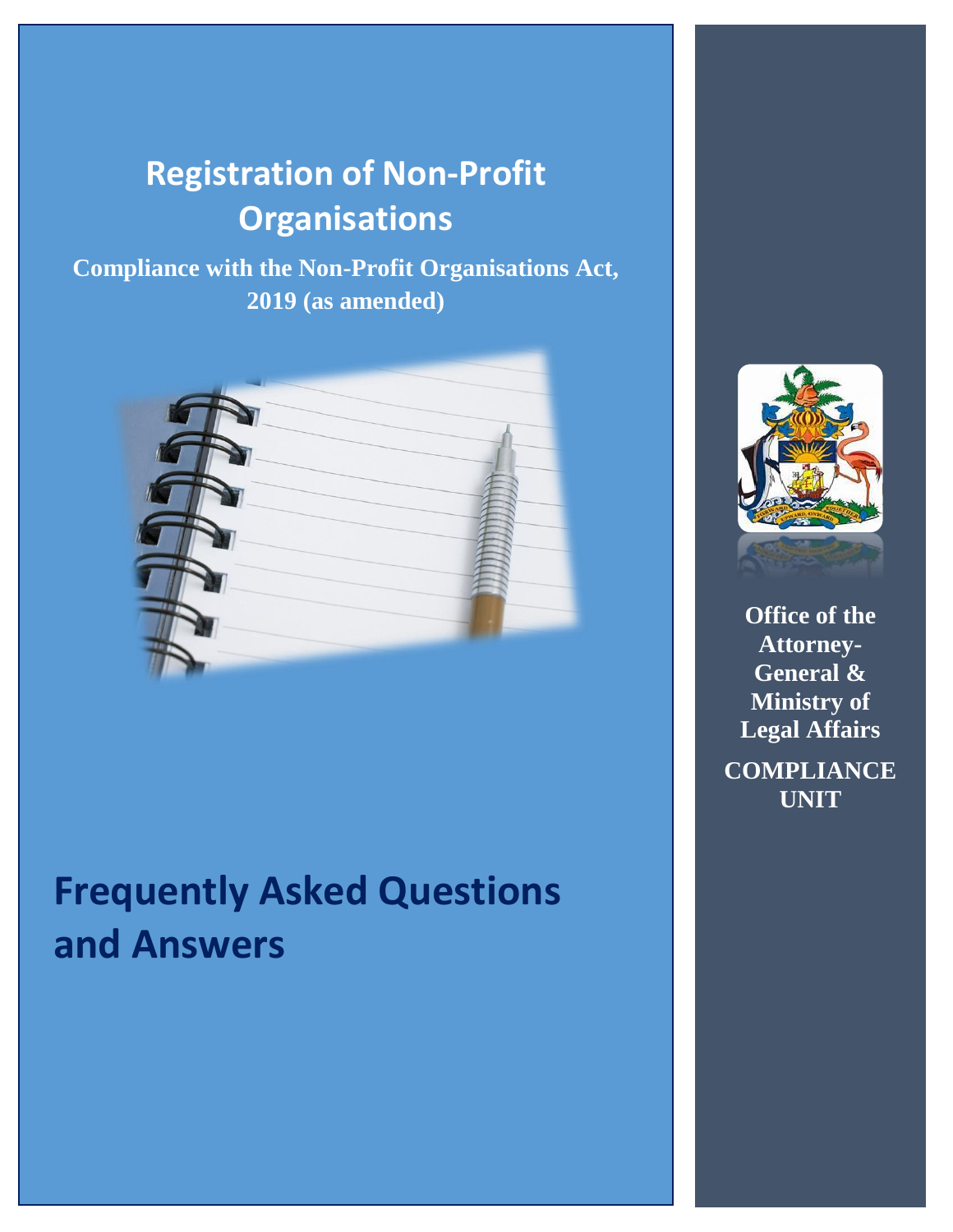#### **Table of Contents**

| <b>Questions</b> | Page |
|------------------|------|
|                  |      |
|                  |      |
|                  |      |
|                  |      |
|                  |      |
|                  |      |
|                  |      |
|                  |      |
|                  |      |
|                  |      |
|                  |      |
|                  |      |
|                  |      |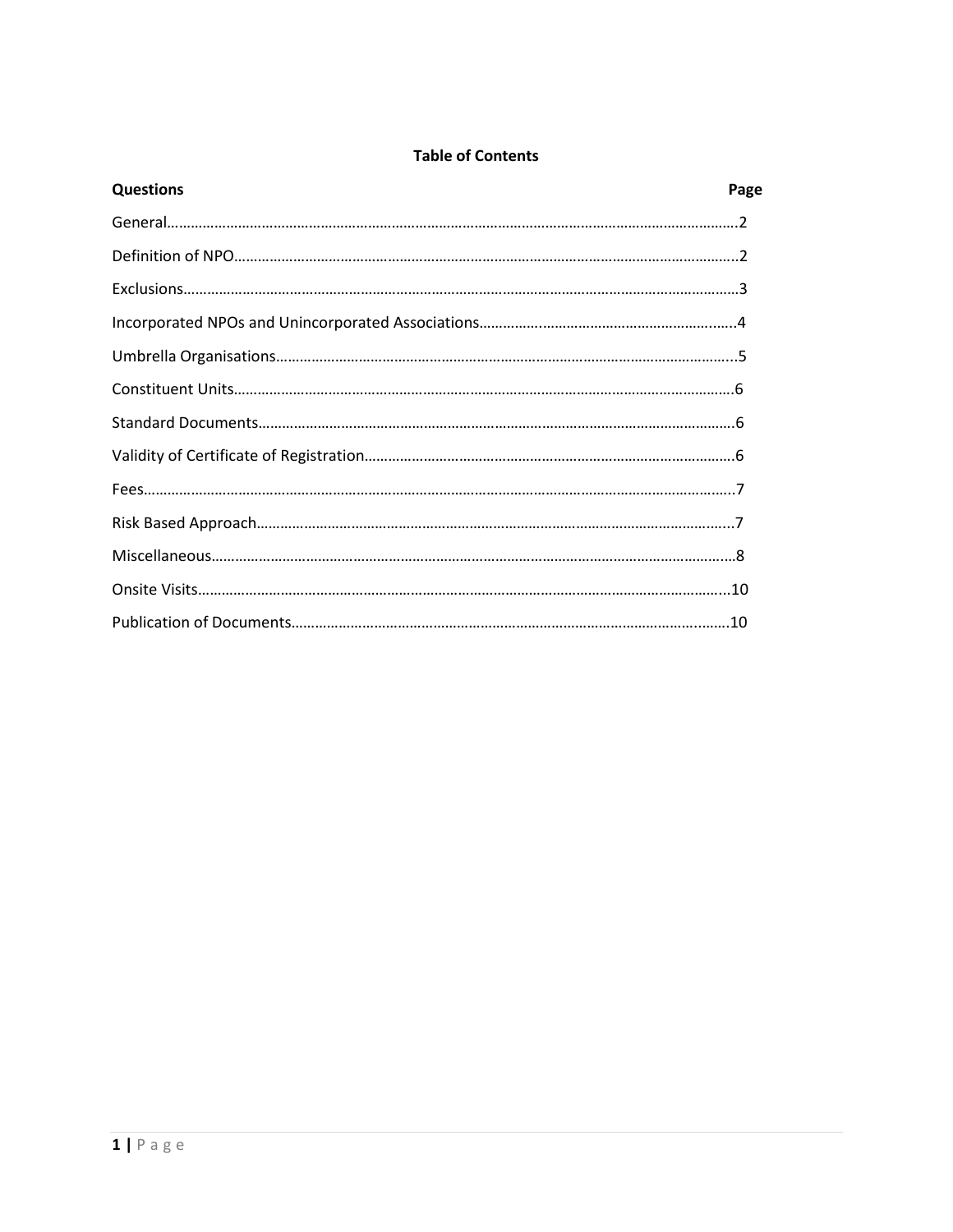## **Compliance with the Non-Profit Organisations Act, 2019**

## **Frequently Asked Questions**

#### **and Answers**

| #              | <b>QUESTION</b>                                               | <b>ANSWER</b>                                                                                                                                                                                                                                                                                                                                                                                                                                                                                                                                                                                                                                                                                          |  |  |
|----------------|---------------------------------------------------------------|--------------------------------------------------------------------------------------------------------------------------------------------------------------------------------------------------------------------------------------------------------------------------------------------------------------------------------------------------------------------------------------------------------------------------------------------------------------------------------------------------------------------------------------------------------------------------------------------------------------------------------------------------------------------------------------------------------|--|--|
| <b>GENERAL</b> |                                                               |                                                                                                                                                                                                                                                                                                                                                                                                                                                                                                                                                                                                                                                                                                        |  |  |
| 1.1            | When did the Non-Profit Organisations Act<br>come into force? | Non-Profit Organisations Act, 2019 came into force on<br>30 <sup>th</sup> August, 2019.<br>The Non-Profit (Amendment) Act came into force on<br>30 <sup>th</sup> August, 2019.<br>(Collectively, "the NPO Act")                                                                                                                                                                                                                                                                                                                                                                                                                                                                                        |  |  |
| 1.2            | Why do Non-Profit Organisations have to<br>register?          | The NPO Act was enacted to provide for the supervision<br>and monitoring of the non-profit organisations (NPO)<br>sector in compliance with the requirements of Financial<br>Action Task Force (FATF) Recommendation 8 and to<br>ensure that NPOs are operating in a transparent manner<br>and are not engaged in activities which constitute an<br>identified risk <sup>1</sup> .<br>FATF Recommendation 8 requires that the laws and                                                                                                                                                                                                                                                                 |  |  |
|                |                                                               | regulations that govern non-profit organisations be<br>reviewed so that these organisations cannot be abused<br>for the financing of terrorism                                                                                                                                                                                                                                                                                                                                                                                                                                                                                                                                                         |  |  |
| 1.3            | What is the effect of registration?                           | Registration of NPO brings this sector under The<br>Bahamas' anti-money laundering, countering financing<br>of terrorism and counter proliferation ("AML/CFT/CFP")<br>and target financial sanctions ("TFS") regime to address<br>risks associated with these activities and protect NPOs<br>from terrorist financing abuse.                                                                                                                                                                                                                                                                                                                                                                           |  |  |
|                | <b>DEFINITION OF NPO</b>                                      |                                                                                                                                                                                                                                                                                                                                                                                                                                                                                                                                                                                                                                                                                                        |  |  |
| 1.4            | Who is considered an NPO?                                     | Section 2 of the NPO Act defines a NPO as "a body of<br>persons whether incorporated or unincorporated,<br>formed and established for the purpose of promoting<br>public policies or objects that are religious, charitable,<br>scientific, environmental,<br>educational,<br>historical,<br>cultural, fraternal, literary, sporting, artistic, athletic or<br>promoting health, and whose gross annual income or<br>any part thereof, if any, and other income are applied to<br>the promotion of those objects, and there is a<br>prohibition of any dividend or refund of contributions to<br>its members, but excludes a religious or charitably<br>founded school registered with the Ministry of |  |  |

<sup>&</sup>lt;sup>1</sup> Section 2 of the Proceeds of Crime Act, 2018 defines identified

 $\overline{\phantom{a}}$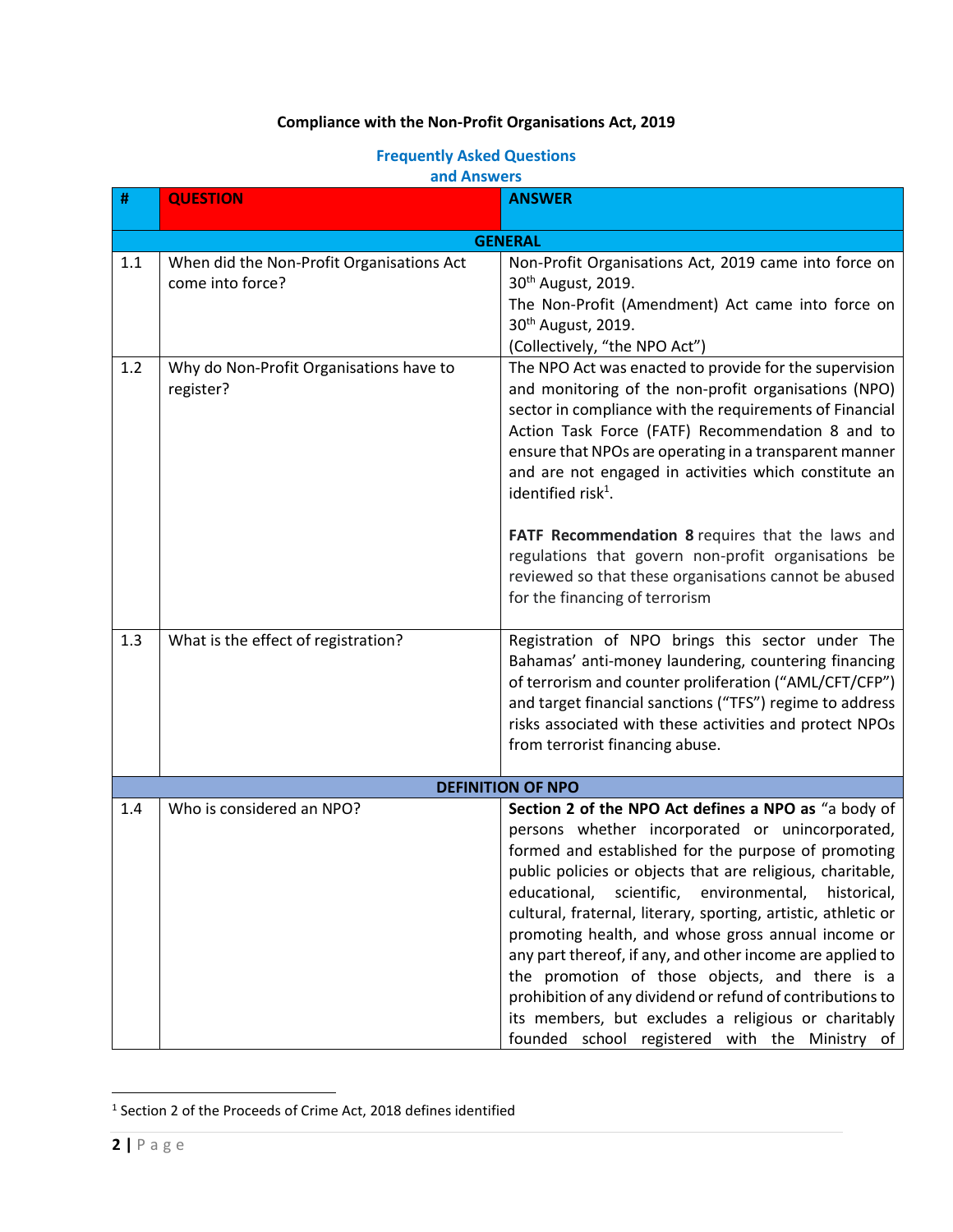|     |                                                                                     | Education, and any organisation with<br>political<br>objectives";                                         |
|-----|-------------------------------------------------------------------------------------|-----------------------------------------------------------------------------------------------------------|
|     |                                                                                     |                                                                                                           |
|     |                                                                                     | <b>FATF DEFNITION OF NPO</b>                                                                              |
|     |                                                                                     | A legal person or arrangement or organisation that                                                        |
|     |                                                                                     | primarily engages in raising or disbursing funds for<br>purposes such as charitable, religious, cultural, |
|     |                                                                                     | educational, social or fraternal purposes, or for the                                                     |
|     |                                                                                     | carrying out of other types of "good works".                                                              |
|     |                                                                                     |                                                                                                           |
| 1.5 | Further clarification on the definition of an                                       | See response above at 1.4.                                                                                |
|     | NPO is needed in light of the regulator raising                                     |                                                                                                           |
|     | concerns about FIs erroneously freezing                                             |                                                                                                           |
|     | accounts and there appears to be some                                               |                                                                                                           |
|     | confusion esp. around associations, lodges,                                         |                                                                                                           |
|     | PTAs, Alumni accounts, etc. Recommend<br>consideration be given to amending the NPO |                                                                                                           |
|     | Act so that the definition and exclusions are                                       |                                                                                                           |
|     | clear or issuing Guidance Notes.                                                    |                                                                                                           |
|     |                                                                                     | <b>EXCLUSIONS</b>                                                                                         |
| 1.6 | Are there any exemptions from registration?                                         | ORGANISATIONS excluded from the Definition of an                                                          |
|     |                                                                                     | <b>NPO</b>                                                                                                |
|     |                                                                                     | For the purposes of section 2 of the NPO Act, the                                                         |
|     |                                                                                     | following bodies are <b>excluded</b> from the definition of an                                            |
|     |                                                                                     | NPO under Section 2:-<br>$\triangleright$ Religious or charitably founded schools                         |
|     |                                                                                     | registered with the Ministry of Education;                                                                |
|     |                                                                                     | $\triangleright$ PTAs of religious or charitably founded schools                                          |
|     |                                                                                     | registered with the Ministry of education;                                                                |
|     |                                                                                     | $\triangleright$ School boards; and                                                                       |
|     |                                                                                     | $\triangleright$ Any political party or group which was allocated                                         |
|     |                                                                                     | a Symbol for the use of its nominated candidates in                                                       |
|     |                                                                                     | the last general elections, by the Parliamentary                                                          |
|     |                                                                                     | Commissioner, pursuant to Clause 3(1) of the                                                              |
|     |                                                                                     | Parliamentary Elections (Symbols and Time Off)                                                            |
|     |                                                                                     | regulations.                                                                                              |
|     |                                                                                     | <b>Organisations/Associations not required to register</b>                                                |
| 1.7 | Which organisations are not required to                                             | For the time being, the following NPOs do not have to                                                     |
|     | register?                                                                           | register:                                                                                                 |
|     |                                                                                     | (i)<br>Social Clubs;                                                                                      |
|     |                                                                                     | (ii)<br><b>Family Reunion Associations;</b>                                                               |
|     |                                                                                     | Condominium/Home Owners Associations;<br>(iii)                                                            |
|     |                                                                                     | Private Clubs;<br>(iv)                                                                                    |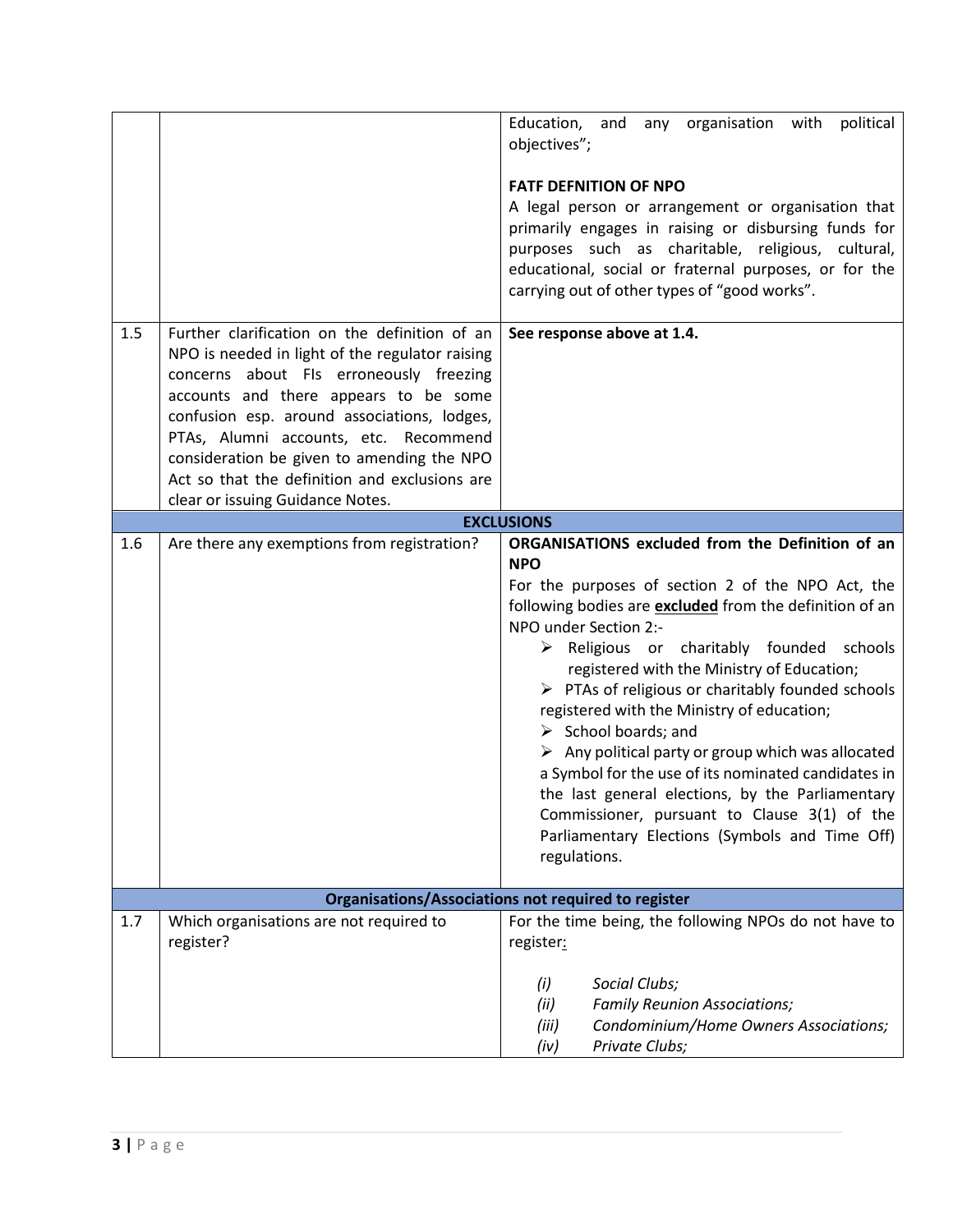|     |                                                                                                   | (v)               | All Societies, inclusive of Burial Societies,                                                                                                                                                                                                                                                                                                                                 |
|-----|---------------------------------------------------------------------------------------------------|-------------------|-------------------------------------------------------------------------------------------------------------------------------------------------------------------------------------------------------------------------------------------------------------------------------------------------------------------------------------------------------------------------------|
|     |                                                                                                   |                   | regulated by the Friendly Societies Act                                                                                                                                                                                                                                                                                                                                       |
|     |                                                                                                   |                   | (Chap. 313);                                                                                                                                                                                                                                                                                                                                                                  |
|     |                                                                                                   | (vi)              | <b>Bahamas Christian Council;</b>                                                                                                                                                                                                                                                                                                                                             |
|     |                                                                                                   | (vii)             | <b>Bahamas National Trust (BNT);</b>                                                                                                                                                                                                                                                                                                                                          |
|     |                                                                                                   | (viii)            | <b>Community Associations;</b>                                                                                                                                                                                                                                                                                                                                                |
|     |                                                                                                   | (ix)              | Alumni Associations;                                                                                                                                                                                                                                                                                                                                                          |
|     |                                                                                                   | (x)               | Trades Unions regulated by the                                                                                                                                                                                                                                                                                                                                                |
|     |                                                                                                   |                   | Industrial Relations Act (Chap.                                                                                                                                                                                                                                                                                                                                               |
|     |                                                                                                   |                   | 321;                                                                                                                                                                                                                                                                                                                                                                          |
|     |                                                                                                   | (xi)              | Co-operatives regulated by the Co-                                                                                                                                                                                                                                                                                                                                            |
|     |                                                                                                   |                   | operatives Societies Act (Chap.                                                                                                                                                                                                                                                                                                                                               |
|     |                                                                                                   |                   | 314);                                                                                                                                                                                                                                                                                                                                                                         |
|     |                                                                                                   | (xii)             | Sporting Clubs;                                                                                                                                                                                                                                                                                                                                                               |
|     |                                                                                                   | (xiii)            | Junkanoo Groups; and                                                                                                                                                                                                                                                                                                                                                          |
|     |                                                                                                   | (xiv)             | all professional industry or trade                                                                                                                                                                                                                                                                                                                                            |
|     |                                                                                                   |                   | associations practicing in The                                                                                                                                                                                                                                                                                                                                                |
|     |                                                                                                   |                   | Bahamas.                                                                                                                                                                                                                                                                                                                                                                      |
|     |                                                                                                   |                   | The list is not conclusive and is subject to the results of                                                                                                                                                                                                                                                                                                                   |
|     |                                                                                                   |                   | the risk assessment of the NPO sector.                                                                                                                                                                                                                                                                                                                                        |
| 1.8 | Will a letter be issued to an NPO that is                                                         |                   | The Registrar General will issue a letter indicating that                                                                                                                                                                                                                                                                                                                     |
|     | excluded or not required to register?                                                             |                   | the NPO is excluded or not required to register.                                                                                                                                                                                                                                                                                                                              |
|     | <b>INCORPORATED NPOs AND UNINCORPORATED ASSOCIATIONS</b>                                          |                   |                                                                                                                                                                                                                                                                                                                                                                               |
|     |                                                                                                   |                   |                                                                                                                                                                                                                                                                                                                                                                               |
| 1.9 | Is incorporation the same as registration?                                                        |                   | No. Incorporation and Registration are not the same.<br>An NPO can be incorporated under section 14 of the<br>Companies Act. An incorporated NPO obtains a license<br>from the Minister and a Certificate of Incorporation<br>from the Registrar General. An NPO is registered under<br>section 7 of the NPO Act. A registered NPO receives a<br>certificate of registration. |
| 2.0 | Are incorporated NPOs required to be                                                              |                   | Yes. Incorporated as well as unincorporated NPOs are                                                                                                                                                                                                                                                                                                                          |
|     | registered?                                                                                       |                   | required to be registered once they do not fall within                                                                                                                                                                                                                                                                                                                        |
|     |                                                                                                   |                   | the categories excluded or not required to register                                                                                                                                                                                                                                                                                                                           |
|     |                                                                                                   |                   | above at 1.6 and 1.7 respectively.                                                                                                                                                                                                                                                                                                                                            |
|     |                                                                                                   |                   |                                                                                                                                                                                                                                                                                                                                                                               |
| 2.1 | Is an unincorporated association required to<br>become incorporated in order to be<br>registered? | to be registered. | No. An NPO is not required to be incorporated in order                                                                                                                                                                                                                                                                                                                        |
| 2.2 | Does an NPO have to obtain a business license                                                     |                   | No. A business license is not required in order for an                                                                                                                                                                                                                                                                                                                        |
|     | in order to be registered?-                                                                       |                   | organisation or association to be registered as an NPO.                                                                                                                                                                                                                                                                                                                       |
| 2.3 | Where can NPOs obtain an application form                                                         |                   | Application forms for Registration of an NPO can be                                                                                                                                                                                                                                                                                                                           |
|     | for registration?                                                                                 |                   | downloaded from the Registrar General Department's                                                                                                                                                                                                                                                                                                                            |
|     |                                                                                                   |                   | website at http://www.bahamas.gov.bs/rgd or the                                                                                                                                                                                                                                                                                                                               |
|     |                                                                                                   |                   | Office of the Attorney-General's website at                                                                                                                                                                                                                                                                                                                                   |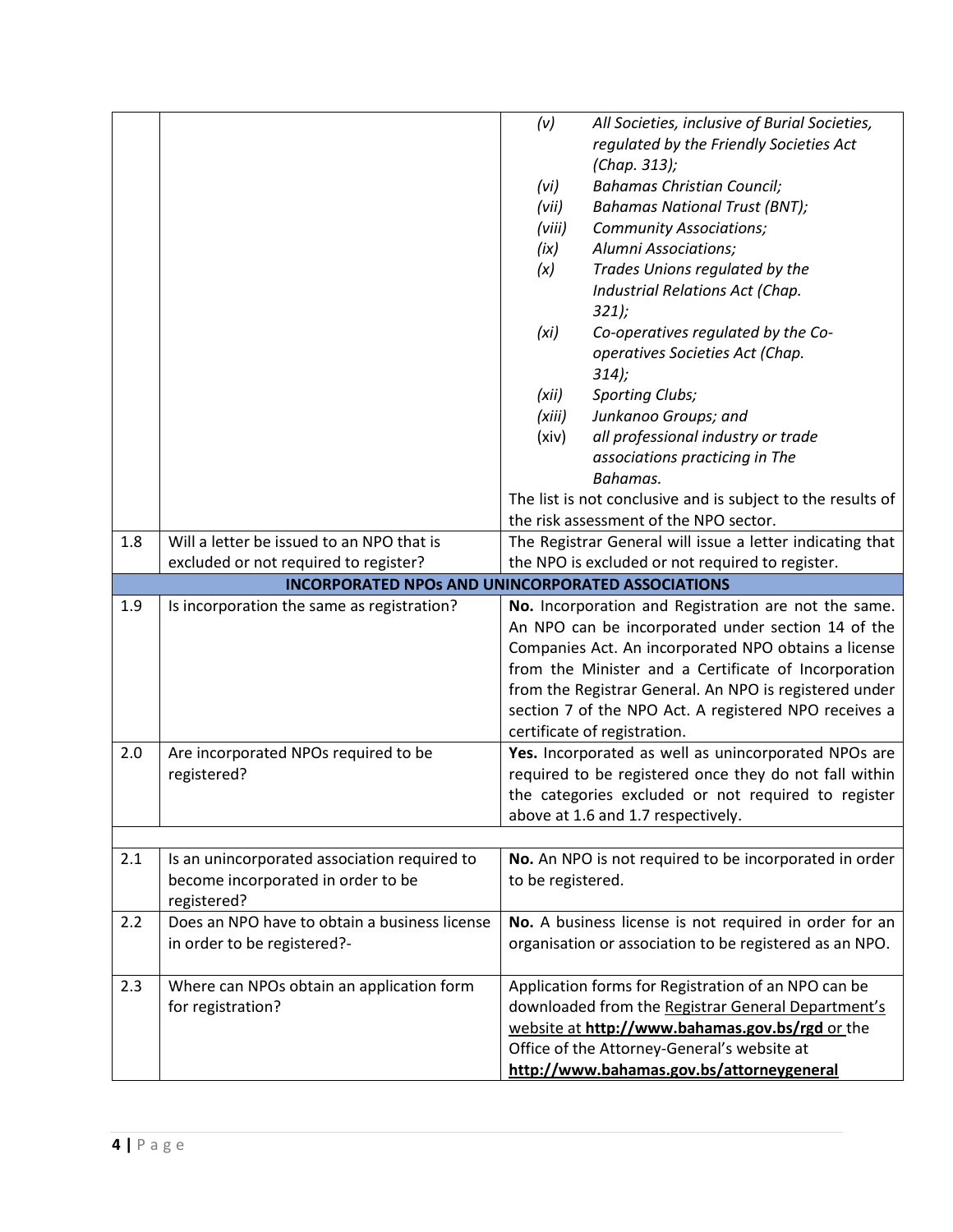| 2.4 | Can a CAC be converted to an NPO?                                                                                                                                                                                                                                                                                                                       | A Companies Act Company incorporated pursuant to<br>section 14 is a licensed NPO which must register under<br>the NPO Act. Other companies incorporated under the<br>Companies Act can be converted into a non-profit<br>organisation if its declared purposes and activities fall<br>within the scope of the NPO Act. Organisational<br>Documents (Memorandum and Articles of Association)<br>should also be amended to align with that of a non-                                                               |
|-----|---------------------------------------------------------------------------------------------------------------------------------------------------------------------------------------------------------------------------------------------------------------------------------------------------------------------------------------------------------|------------------------------------------------------------------------------------------------------------------------------------------------------------------------------------------------------------------------------------------------------------------------------------------------------------------------------------------------------------------------------------------------------------------------------------------------------------------------------------------------------------------|
|     |                                                                                                                                                                                                                                                                                                                                                         | profit as opposed to a company for profit.                                                                                                                                                                                                                                                                                                                                                                                                                                                                       |
|     |                                                                                                                                                                                                                                                                                                                                                         | <b>UMBRELLA ORGANISATIONS</b>                                                                                                                                                                                                                                                                                                                                                                                                                                                                                    |
| 2.5 | What is an umbrella organisation?                                                                                                                                                                                                                                                                                                                       | <b>Umbrella Organisation</b><br>An umbrella organisation is defined under Section 26A<br>of the NPO Act as a civic, social, fraternal or religious<br>non-profit organisation that governs and regulates its<br>constituent units, for example, an arch-diocese, a<br>diocese, national convention, national assembly,<br>council or a grand or district grand lodge or chapter,<br>local society or club district or local organisation, and<br>any entity which is internationally recognised or<br>accredited |
| 2.6 | Incorporated and non-incorporated NPOs are<br>at times difficult to determine at what level of<br>the structure the Certificate of Registration<br>needs to be presented. Below are some of<br>the structures that have been presented to<br>Banks for consideration.<br>A group of churches that report into<br>or are the responsibility of a         | A church which is the umbrella organisation will be<br>issued a certificate of registration by the Registrar<br>General. The constituent units of that church will be<br>issued a letter to this effect by the Registrar General.<br>Please see responses at 2.5, 2.7 and 2.8 that relate to an                                                                                                                                                                                                                  |
|     | Head/Administrative office. Rather<br>than requesting a Certificate of<br>Registration from all of the churches<br>in the group, Banks should be allowed<br>to request a Certificate of Registration<br>from the Head/Administrative Office<br>along with a letter from the<br>Head/Administrative Office<br>confirming the churches under its<br>care. | umbrella<br>organisation<br>and<br>constituent<br>a<br>unit<br>respectively.                                                                                                                                                                                                                                                                                                                                                                                                                                     |
|     | In some churches, there are multiple<br>ministries/committees (Finance, Women,<br>Men, Sports  etc.) that have an account with<br>a Bank. Therefore, could consideration be<br>given that once a Certificate of Registration is<br>presented for the Church, along with a letter                                                                        |                                                                                                                                                                                                                                                                                                                                                                                                                                                                                                                  |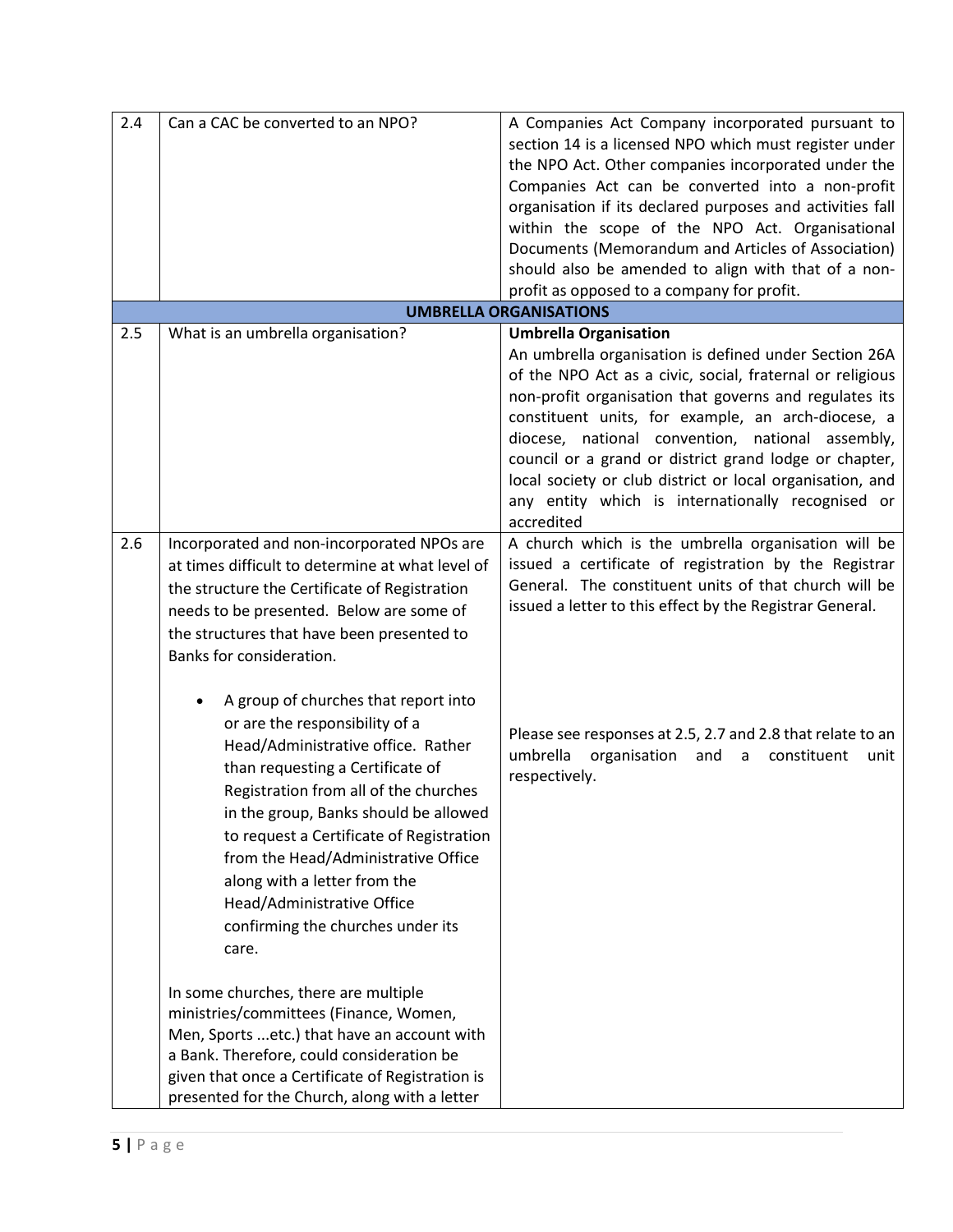|     | indicating the ministries/committees, that are<br>permitted to open their own account, this<br>should be sufficient to meet the registration<br>requirement rather than having each<br>ministry/committee having to produce a<br>Certificate of Registration. | An umbrella organisation must list all of its constituent<br>units or organisations for which it has responsibility.<br>This includes ministries/committees/clubs etc.                                                                                                                                                                                                                                                                                                                                                                                                      |
|-----|---------------------------------------------------------------------------------------------------------------------------------------------------------------------------------------------------------------------------------------------------------------|-----------------------------------------------------------------------------------------------------------------------------------------------------------------------------------------------------------------------------------------------------------------------------------------------------------------------------------------------------------------------------------------------------------------------------------------------------------------------------------------------------------------------------------------------------------------------------|
|     |                                                                                                                                                                                                                                                               | <b>CONSTITUENT UNITS</b>                                                                                                                                                                                                                                                                                                                                                                                                                                                                                                                                                    |
| 2.7 | What is a constituent unit?                                                                                                                                                                                                                                   | <b>Constituent Unit</b><br>A constituent unit or entity is defined under Section 26A<br>of the NPO Act as a subsidiary, branch, affiliate or any<br>other such unit of an umbrella organization.<br>Further, a constituent unit or entity must be governed<br>and regulated by the umbrella organisation and the<br>umbrella organization must vote on the constituent unit<br>or entity's financial records at its annual general<br>meeting.                                                                                                                              |
| 2.8 | What documents are required for constituent<br>units?                                                                                                                                                                                                         | Each constituent unit is required to be listed on the NPO<br>form<br>submitted<br>registration<br>by the<br>umbrella<br>organization. The name and address of each constituent<br>unit should be provided. There are no additional<br>requirements for constituent units. Should the Registrar<br>General require information additional information on a<br>unit,<br>umbrella<br>constituent<br>the<br>organization<br>is<br>responsible for providing such information.                                                                                                   |
|     |                                                                                                                                                                                                                                                               | <b>STANDARD DOCUMENTS</b>                                                                                                                                                                                                                                                                                                                                                                                                                                                                                                                                                   |
| 2.9 | What documents are required for registration<br>as an NPO?                                                                                                                                                                                                    | In Accordance with section 7 of the NPO Act, the<br>following documents are required in support of an<br>application for registration as an NPO:<br>Declaration of purposes of the NPO<br>A document which states the purpose and activities of<br>the NPO.<br>$\triangleright$ Proof of the identity of the Controller<br>and Board members or other officers<br>of the NPO<br>Copies of 2 valid government issued IDs for each<br>individual listed.<br>Proof of address of the Controller and<br>other officers of the NPO<br>A utility bill not older than 3 months; or |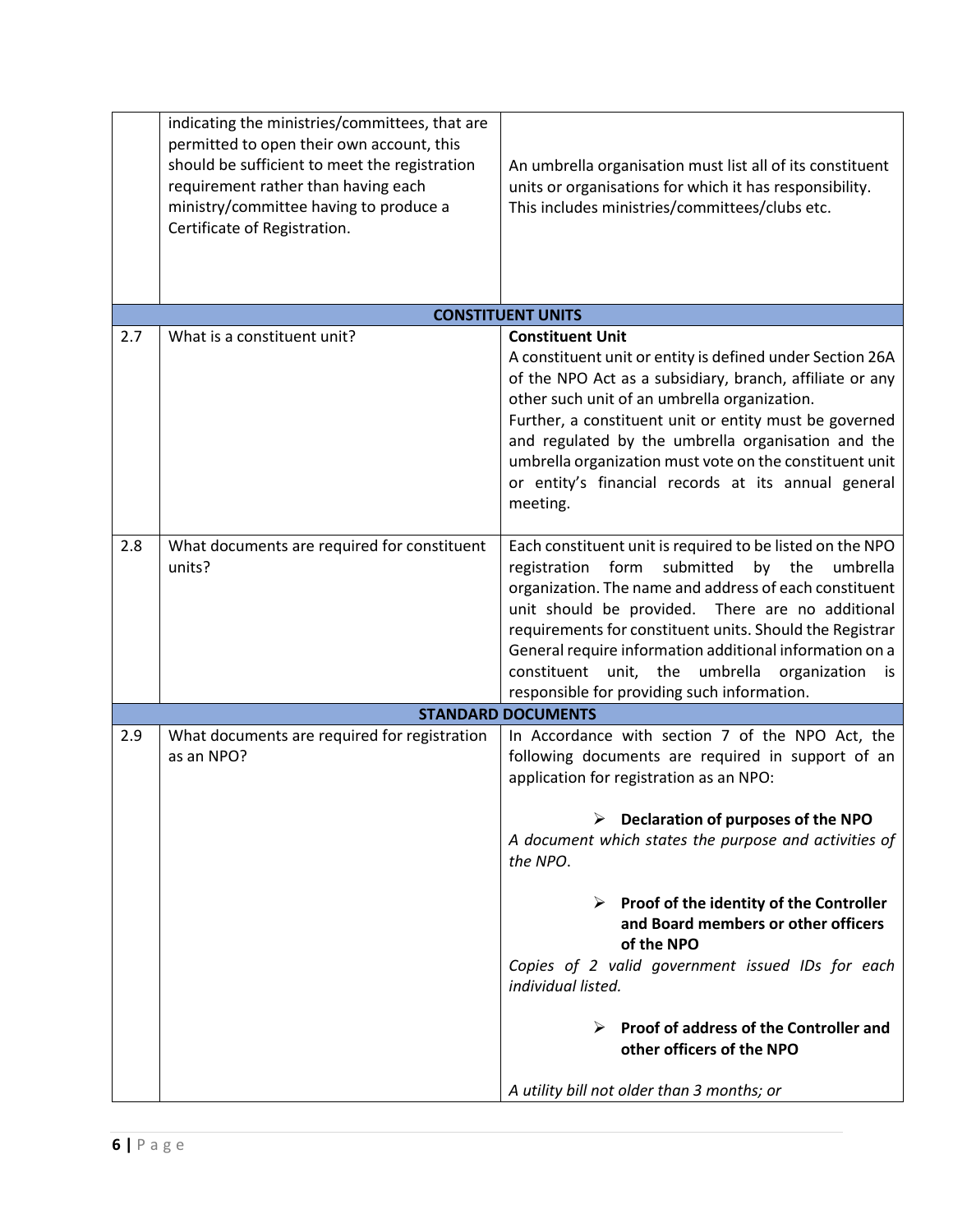|     |                                                                                                                                                                                                                         | A voter's card which can serve as a proof of<br>identification as well as proof of address. If a voter's card<br>is used, then only one additional identification is needed.<br>No utility bill is needed with a valid voter's card.<br>Copies of particulars of the<br>➤<br>organisational documents<br><b>Evidence of Board structure</b><br><b>For incorporated NPOs:</b><br>Memorandum and Articles of Association; or<br>Other organisational documents<br>For unincorporated associations:<br>Byelaws; or<br>≻<br>Constitution; or<br>➤<br>$\triangleright$ Charter; and<br>Evidence of the board structure. |
|-----|-------------------------------------------------------------------------------------------------------------------------------------------------------------------------------------------------------------------------|--------------------------------------------------------------------------------------------------------------------------------------------------------------------------------------------------------------------------------------------------------------------------------------------------------------------------------------------------------------------------------------------------------------------------------------------------------------------------------------------------------------------------------------------------------------------------------------------------------------------|
| 3.0 | Must an NPO provide documents already filed                                                                                                                                                                             | No. There is no requirement to produce documents                                                                                                                                                                                                                                                                                                                                                                                                                                                                                                                                                                   |
|     | with the Registry?                                                                                                                                                                                                      | already filed with the Registrar General's Department.                                                                                                                                                                                                                                                                                                                                                                                                                                                                                                                                                             |
|     |                                                                                                                                                                                                                         | <b>VALIDITY OF CERTIFICATE OF REGISTRATION</b>                                                                                                                                                                                                                                                                                                                                                                                                                                                                                                                                                                     |
| 3.1 | How long does a certificate of registration<br>remain valid?                                                                                                                                                            | An NPO Certificate of Registration is valid for two (2)<br>years from the date of issue.                                                                                                                                                                                                                                                                                                                                                                                                                                                                                                                           |
| 3.2 | As Certificates are only valid for 2 years, will<br>the Registrar General post on its website the<br>NPOs who have not been granted a renewal<br>or have failed to renew their Certificates after<br>the 2 year period? | It is responsibility of the NPO to produce a valid<br>Certificate of Registration at all times. A list of NPOs<br>that are registered in compliance with the NPO Act is<br>published on the Registrar General's website.                                                                                                                                                                                                                                                                                                                                                                                           |
|     |                                                                                                                                                                                                                         | <b>FEES</b>                                                                                                                                                                                                                                                                                                                                                                                                                                                                                                                                                                                                        |
| 3.3 | What is the cost for registration?                                                                                                                                                                                      | In accordance with the Third Schedule of the NPO Act:<br>1. Application for registration<br>(a) for newly formed organisations \$100.00<br>2. Application for renewal of registration\$50<br>3. Certificate of good standing \$50                                                                                                                                                                                                                                                                                                                                                                                  |
| 3.4 | What is the timeframe for freezing accounts<br>where the Certificate of Registration is not<br>provided by the imposed deadlines?                                                                                       | Where an NPO has made application for registration, FIs<br>may rely on proof of the submission of application by<br>the NPO (an automatic acknowledgement of receipt<br>email); or a communication from the Registrar General's<br>Department or the Compliance Unit of the Office of the<br>Attorney-General providing proof of submission of the<br>application and confirming status of the same.                                                                                                                                                                                                               |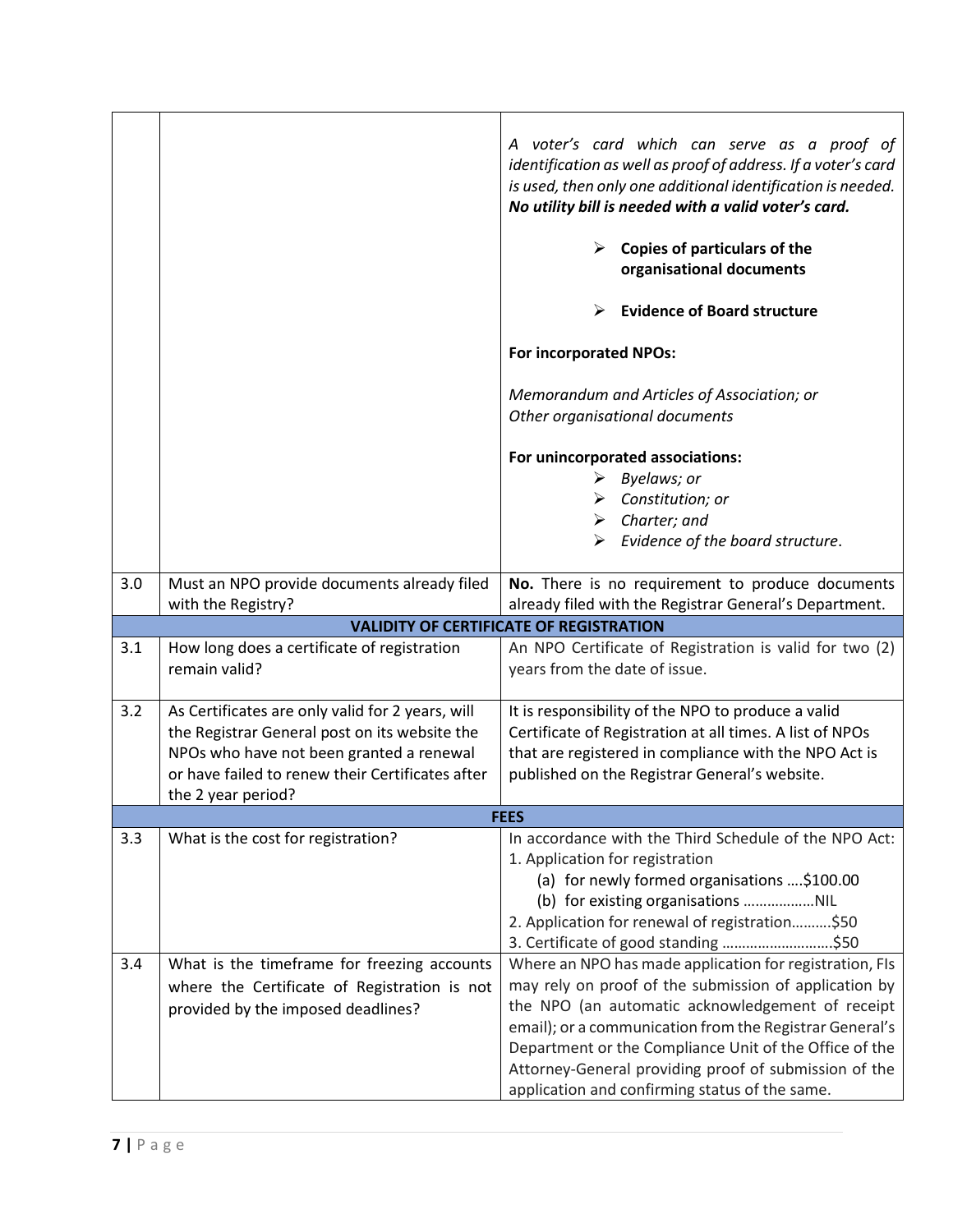|     |                                                                                                                                                                                                                                                                                                                                                                                                                                                                                                                                                                                                 | <b>RISK BASED APPROACH</b>                                                                                                                                                                                                                                                                                                                                                                                                                                                                                                                                                                                                                        |
|-----|-------------------------------------------------------------------------------------------------------------------------------------------------------------------------------------------------------------------------------------------------------------------------------------------------------------------------------------------------------------------------------------------------------------------------------------------------------------------------------------------------------------------------------------------------------------------------------------------------|---------------------------------------------------------------------------------------------------------------------------------------------------------------------------------------------------------------------------------------------------------------------------------------------------------------------------------------------------------------------------------------------------------------------------------------------------------------------------------------------------------------------------------------------------------------------------------------------------------------------------------------------------|
| 3.5 | NPOs are deemed high risk. There<br>were some recent discussions i.e.<br>during the AG's training sessions<br>regarding categorizing NPOs into risk<br>rating categories i.e. high, medium,<br>low. Will this be documented in<br>Guidelines/Guidance notes? What<br>impact will this have on<br><b>CDD</b><br>requirements? Will there be an<br>amendment to CBoB guidelines (last<br>revised in 2018) to include updates to<br>the NPO requirements?                                                                                                                                          | Not all NPOs are high risk, and some may represent little or no<br>risk at all.<br>Risks posed by NPOs must be assessed when applying measures<br>to mitigate the risks that have been identified within the NPO<br>sector. While this does not preclude the conduct of assessments<br>by FIs and DNFPBs it should inform the same.<br>A risk assessment of the NPO sector will be conducted, the<br>results of which will inform mitigating controls and measures.<br>NPOs will be assigned a risk profile.<br>Additionally, Guidelines will be published which will be informed<br>by the results of the risk assessment. The Guideline will be |
|     |                                                                                                                                                                                                                                                                                                                                                                                                                                                                                                                                                                                                 | updated as appropriate.                                                                                                                                                                                                                                                                                                                                                                                                                                                                                                                                                                                                                           |
| 3.6 | Has consideration been given to a risk-<br>based approach as it relates to the roll<br>out of the NPO Act.<br>Rather than all NPOs, who<br>have not registered with the<br>Registrar General, being<br>blocked by 8 October, 2020,<br>would consideration be given<br>to asking Banks to only block<br>these accounts if the balance<br>on these accounts are<br>B\$15,000 or more. This<br>amount is in keeping with<br>section 3 of the FTRR<br>2018. This will eliminate a<br>large number of accounts<br>that do not appear to pose a<br>substantial money laundering<br>or terrorism risk. | See response above at 3.5.                                                                                                                                                                                                                                                                                                                                                                                                                                                                                                                                                                                                                        |
|     | If the actual risk that The<br>Bahamas is trying to manage<br>is the Bahamas' exposure to<br>international money<br>laundering and terrorism risk,<br>a heightened monitoring of                                                                                                                                                                                                                                                                                                                                                                                                                |                                                                                                                                                                                                                                                                                                                                                                                                                                                                                                                                                                                                                                                   |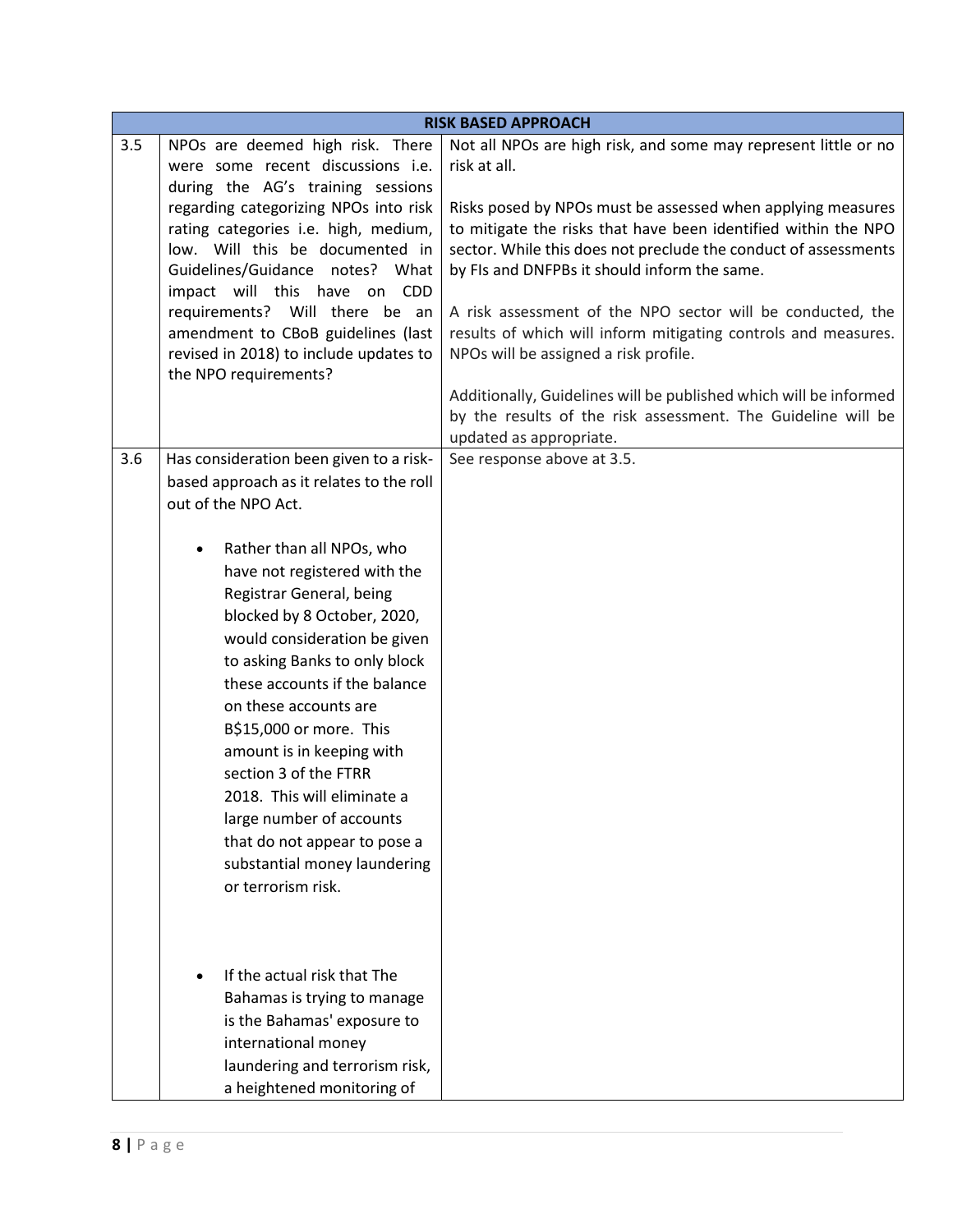|     | accounts opened in non<br>Bahamian \$ should be<br>considered. This risk based<br>approach, based on currency,<br>will allow the Bahamas to                                                                                                                                                                   |                                                                                                                                                                                                                                                                                                                                                                                   |
|-----|---------------------------------------------------------------------------------------------------------------------------------------------------------------------------------------------------------------------------------------------------------------------------------------------------------------|-----------------------------------------------------------------------------------------------------------------------------------------------------------------------------------------------------------------------------------------------------------------------------------------------------------------------------------------------------------------------------------|
|     | monitor local and<br>international risk differently.                                                                                                                                                                                                                                                          |                                                                                                                                                                                                                                                                                                                                                                                   |
|     |                                                                                                                                                                                                                                                                                                               | <b>Miscellaneous</b>                                                                                                                                                                                                                                                                                                                                                              |
| 3.7 | What additional consideration will be<br>given to Abaco and Freeport NPOs in<br>light of the<br>current<br>situation<br>(Hurricane Dorian recovery/rebuilding<br>efforts, loss of documents, etc.)?                                                                                                           | NPOs from Abaco and Grand Bahama who do not have<br>identification or proof of address documents may apply to the<br>government agency that issued the documents for certified<br>copies.<br>Where there is no address, a letter providing details of the new<br>address should be provided.                                                                                      |
| 3.8 | What is length of time it is supposed<br>to take from the date of submission<br>of the documents to the time the<br>Certificate of Registration is received?<br>Are Registration Certificates being<br>issued within a guaranteed timeline?                                                                   | Once an application meets the requirements of the NPO Act and<br>there is no need for additional documents, a Certificate of<br>Registration will be issued within a reasonable time frame. There<br>is no guaranteed timeline for issuance of registration certificate.                                                                                                          |
| 3.9 | acknowledgement by email of receipt<br>of the customer's application? If not,<br>can they implement even just a<br>generic acknowledgement?                                                                                                                                                                   | Is the Registrar General providing an An automatic receipt is generated once the application is<br>submitted to the following email address:<br>"We acknowledge receipt of your application for registration as<br>a Non-Profit Organisation. A representative of the Registrar<br>General's Department will be in contact with you within 24 hours<br>of receipt of this email". |
| 4.0 | For customers who have submitted<br>their documentation, but are waiting<br>for the Registrar General to provide<br>the Certificate, will the Registrar<br>General provide another extension of<br>time as the customers shouldn't be<br>penalized because the Certificate of<br>Registration is not in hand? | Applicants that have submitted their applications and are awaiting<br>processing can rely on the email acknowledgement of receipt or<br>a communication from the Compliance Unit or the Registrar<br>General as confirmation of having applied. Financial Institutions<br>will rely on one or both email and communication as proof of<br>application.                            |
| 4.1 | Can the Bank maintain the customer's<br>account until the customer either<br>receives the Certificate or receives a<br>refusal from the Registrar General<br>since there seems to be a backlog of<br>applications?                                                                                            | See response above at 4.0.                                                                                                                                                                                                                                                                                                                                                        |
| 4.2 | Section 7 of the NPO Act sets up the<br>obligation of NPOs to be                                                                                                                                                                                                                                              | see response above at 4.0.                                                                                                                                                                                                                                                                                                                                                        |